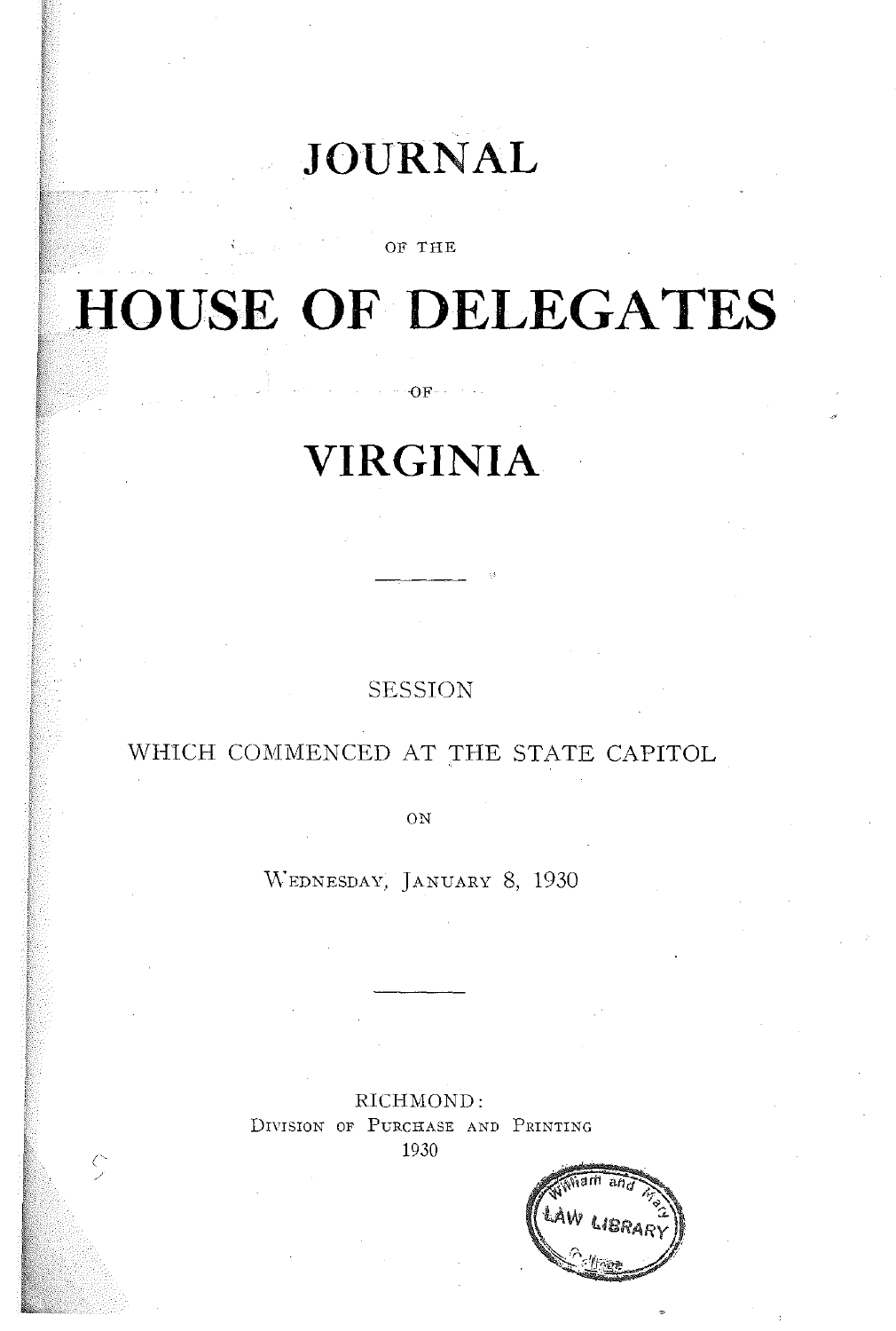Report on the Great Seal of **Virginia** 

## *To the General Assembly of Virginia:*

Pursuant to the provisions of a joint resolution adopted the third day of February, 1930, providing for a commission to inquire into the matter of the correct form and type of the seal of Virginia, which joint resolution is as follows:

*'Whereas,* it appears that, from time to time, several different forms have been used for the State seal, and a doubt has arisen as to which one, if any, of the forms so used, is the correct form and type for said seal; now, therefore,

*Resolved* by the Senate, the House of Delegates concurring (a majority of the members elected to each house agreeing thereto), that a commission of five be appointed, one from the Senate by the President of the Senate, and one from'the House of Delegates, by the Speaker of the House, and three by the Governor, whose duty shall be to inquire into and examine the records, and report to the present session of the General Assembly the correct form and type of the State seal as adopted by the Constitutional Convention of seventeen hundred and seventy-six.-

-the undersigned were named, to-wit:

LLOYD E. WARREN, by the President of the Senate. ROBERT A. MCINTYRE, by the Speaker of the House<br>of Delegates. of Delegates.

HENRY R. McILWAINE.} E. G. Swem,  $\}$  by the Governor. H. J. ECKENRODE,

The shortness of the time allowed the Commission in which to do its work has made it impossible for its members to reach a unanimity of opinion as to the absolute accuracy of all the historical details given in this report, and it is only with a reservation based on this fact that the report is unanimously agreed to. As to the recommendations, however, made in this report, an agreement has fortunately been reached.

The Commissipn met on the twelfth day of February, 1930, in the office of H. R. McIlvvaine, State Librarian, in the Library building, in Richmond, elected Dr. McIlwaine chairman, Senator Lloyd E. Waren secretary, and proceeded at once with the work. Representatives of the Daughters of the American Revolution appeared and filed the objections which their organization had to the seal in use by Virginia and as displayed on the flag of the State. These ladies reported the fact that the Daughters had been fighting for action on this most im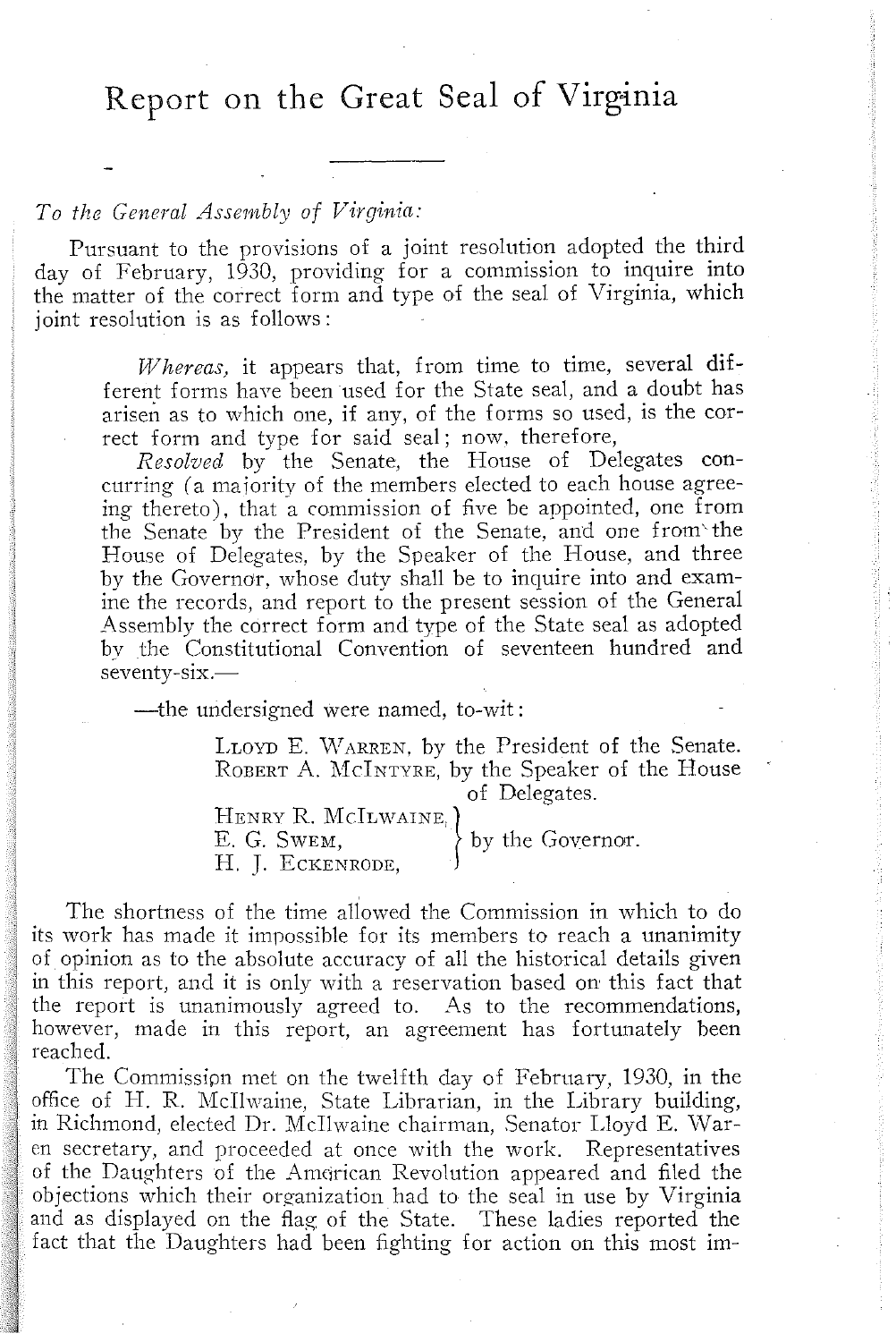portant subject for several years; and authorized this Commission to tender the financial assistance of that organization, if needed, to restore the true seal of the Commonwealth.

The Commission collected whatever books and information were available, the principal printed sources being Joseph Spence's "Polymetis," Journal of the Convention of 1776, Journal of the House of Delegates of Virginia for the October, 1779, session, the Acts of the Assembly of Virginia for various years, the 1919 Code of Virginia, Report on the Seal made by Sherwin McRae to Governor William E. Cameron in 1884, and Edward S. Evans's "The Seals of Virginia," and, after careful comparison of conflicting evidence and undisputed data. it reports as follows:

The first great seal designed after the Declaration of Independence, for the State of Virginia, is linked with the names of Richard Henry Lee, George Mason, George Wythe, Robert C. Nicholas, John Page, Thomas Jefferson, and William and Arthur Lee. The first four named were appointed by the Virginia Convention of 1776 a committee to prepare a design. Immediately after this committee made its report, which was on July 5, 1776, the Convention named George Wythe and John Page a committee to superintend the engraving of the seal in accordance with the design chosen. Thomas Jefferson, in Philadelphia, and, later, William and Arthur Lee, in Europe, were delegated to secure artists qualified to execute the work.

It was George Mason who, on July 5, 1776, made the report of the first committee, as follows:

*"Virtu.),* the genius of the Commonwealth, dressed like an Amazon, resting on a spear with one hand and holding a sword in the other, and treading on Tyranny, represented by a man prostrate, a crown fallen from his head, a broken chain in his left hand, and a scourge in his right. In the exergon, the word Virginia over the head of *Virtus;* and underneath, the words, SIC SEMPER TYRANNIS. On the reverse, a group: *Libertas* with her wand and pileus; on one side of her, *Ceres,*  with the cornucopia in one hand and an ear of wheat in the other; on the other side, *ZEternitas* with the globe and phoenix. In the exergon, these words, DEUS NOBIS HAEC OTIA FECIT."

A great seal designed in accordance with Mason's report would be the only satisfactory seal of the Commonwealth, the lesser seal to be of the same design, only smaller in size. On this all authorities agree. The Commission's duty is, therefore, reduced to the inquiry, what was the conception of George Mason and his associates? That question settled, there should be no further doubt.

The description of the seal in the report of that committee was not sufficiently specific to force the same conception on all. It does not say, for instance, in which hand the spear is to be held or in which hand the sword, or whether the sword is to be drawn or sheathed, etc. The probable explanation of this meagreness of description is that the committee, undoubtedly having in mind the representation of *Virtus* appearing in Spence's "Polymetis" (an authority with which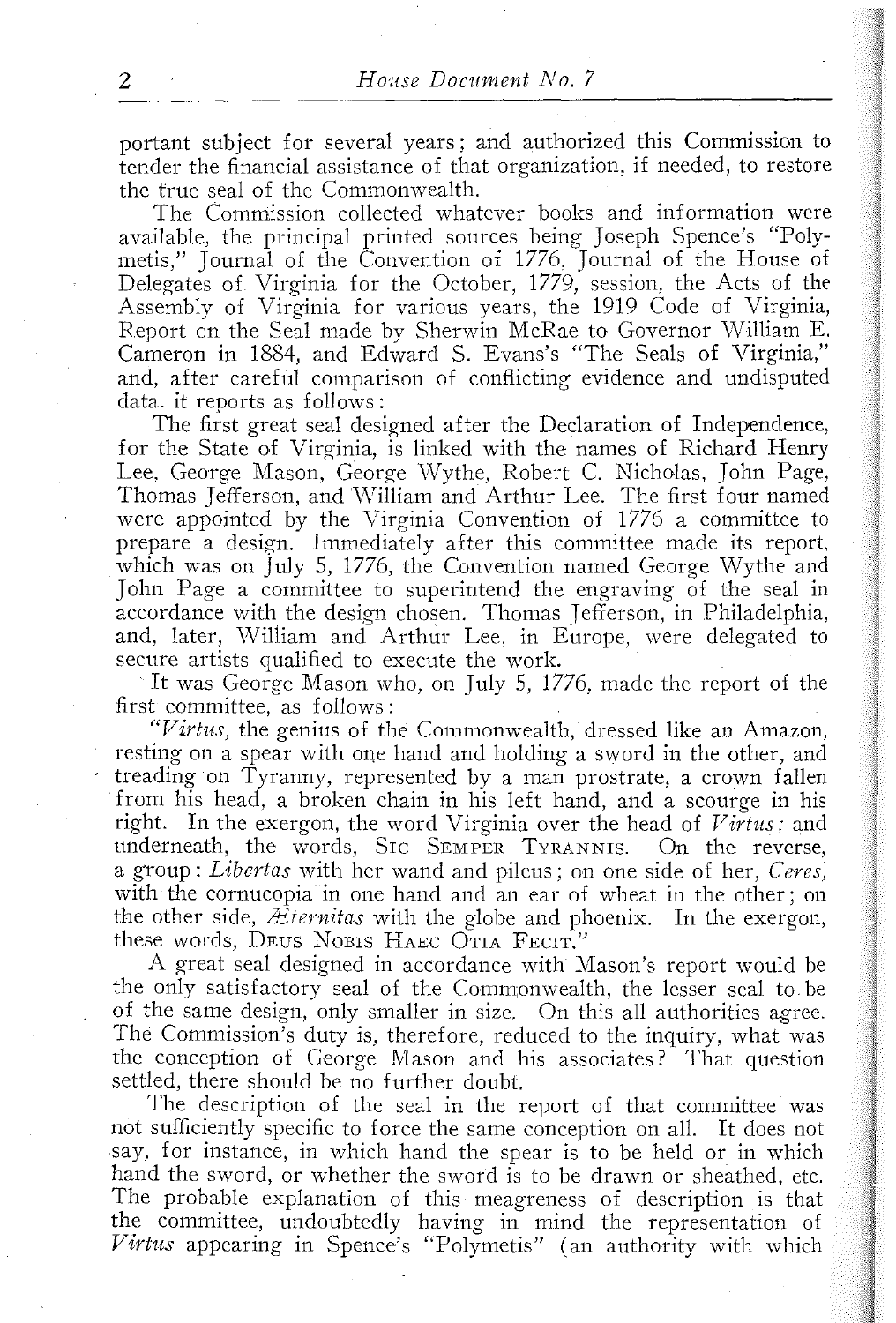they were familiar and the copy of which used in their deliberations is now. in our opinion. in the Virginia State Library). and thinking that the engraver would also have access to a copy. deemed a more detailed description unnecessary.

The Roman goddess Virtus, or Fortitudo, is usually represented as holding in the left hand a parazonium, a peculiar sword worn as a badge of honor and not as a weapon, sheathed and having the point upward; as having her right hand holding loosely a spear, the point of which rests on the earth; her head erect; her left foot on a globeto indicate her conquest of the world. Her robe is flowing. Her posture indicates completed victory. The struggle is ended. Thus is the goddess represented in the "Polymetis"; and the only changes that Mason and his colleagues provided for her in his description were to have her dressed like an Amazon (a dress that was sometimes given her in Roman sculpture) and to have her foot on a conquered tyrant instead of on a globe.

No suitable engraver could be found in Virginia in July, 1776, at the close of the Convention, when George Wythe and John Page set about the execution of the task imposed on them. This we learn from a letter written by John Page to the Speaker of the House of Delegates on October 27, 1776. explaining the delay. The Virginia engravers qualified for such work were engaged in engraving plates for the paper money which was to be issued. Recourse had to be had to Thomas Jefferson in Philadelphia, in attendance on the sessions of the Continental Congress. who secured an artist. Page had written a letter to Jefferson on July 20th. In this letter, Page says that the artist might refer to Spence's "Polymetis" for his model of *Virtus*. Unfortunately, the artist secured by Mr. Jefferson either did not refer to a copy of "Polymetis," or, failing to understand the conception there set forth of *Virtus,* preferred to substitute the figure of a fighting Amazon, with drawn sword in her right hand, for that of a goddess whose posture indicates consciousness of victory completed. The errors introduced by this first artist, whose seal was not delivered until April, 1778, have persisted in one form or another until the present time.

Even before the seal had been delivered from Philadelphia, an effort had been made to secure one from Paris. William Lee, then agent for Virginia in France, had been asked by John Page, then Lieutenant-governor of Virginia, to see that the work was done. His letter was dated December  $\tilde{Z}$ , 1777. Both William Lee and his brother Arthur Lee interested themselves, but nothing was accomplished. After the receipt by William Lee of his commission with the Virginia seal on it, he adopted the erroneous conception exhibited in this seal. This we know from a letter written by him to his brother Arthur on the 8th of October, 1778. Still nothing was done, the prices charged by engravers being, more likely than not, prohibitive.

However, on October 4, 1779, the General Assembly of Virginia passed an act providing for a great seal of the Commonwealth and directing that the one then in use—the Philadelphia seal—be called the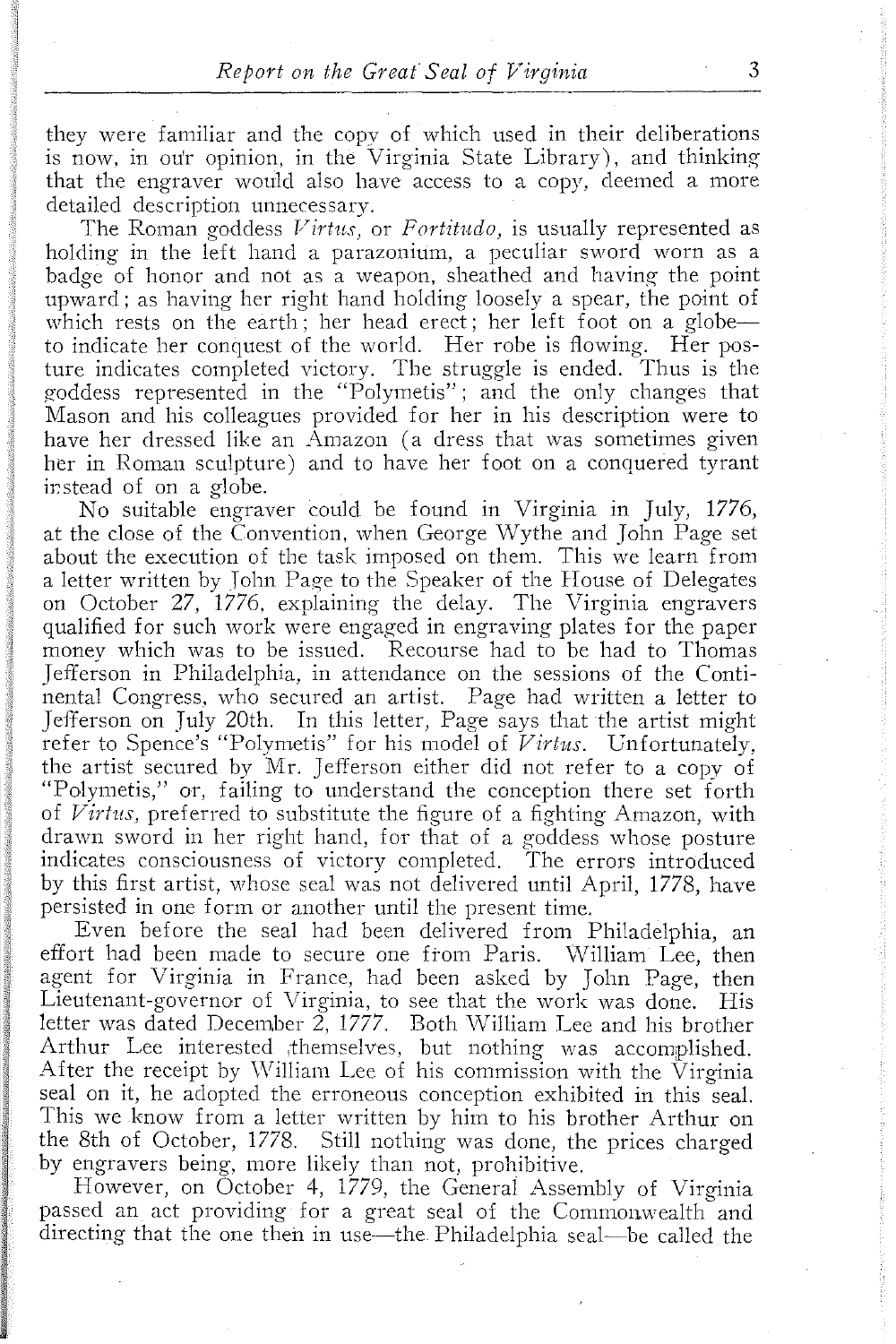lesser seal, and named the documents in connection with which it should be used. 'Furthermore, this act provided that the motto on the reverse of the seal should be changed from DEUS NOBIS HAEC OTIA FECIT to PERSEVERANDO.

When this Commission began its work, several of its membersprobably the majority---were of the opinion that, since it was intended to have the seal of Virginia conform in every respect with the conception of those who. first devised it, the original motto on the reverse should be restored. When, however, an examination of the Journal of the House of Delegates showed that it was George Mason himself who drafted the act of 1779 changing the motto, it was determined to recommend the retention of PERSEVERANDO, in which we have Mason's amendment of his own work.

Dearth of records prevents the discovery of information as to when or where the great seal called for by the Act of 1779 was made. The records do show, however, that John Carter, of Richmond, made both a great seal and a lesser seal in 1809, following, supposedly, the Act of 1779, since no more recent Act had been passed.

These two seals lasted until 1856, when Alexander Galt, the distinguished sculptor, was engaged to engrave new ones. Specimens of impressions of the great seal engraved by John Carter show that he did not realize the conception of *Virtus* as intended by Mason and Wythe and their colleagues, but was led astray by the conception of the maker of the Philadelphia seal. The virgin, his representation of *V irtus,* is a belligerent Amazon, with drawn sword in right hand, and not a triumphant one.

Alexander Galt, following drawings said to have been made by the celebrated Benjamin \Vest, produced a work of great artistic merit, but still one not in strict conformity with the original conception. The sword is in the correct hand, namely, the left, but it is drawn, not sheathed; it is a sword for action and not one whose use was merely as a badge of honor. The tyrant's crown is *falling* and not *fallen.* 

This seal, with its imperfections, was used to the end of the \Var between the States, when still greater confusion followed. Aliens took possession of the government of the State of Virginia. Venerated traditions and the glorious history of the Commonwealth were treated with contempt. The great seal was converted into an instrument of humiliation to the proud but defeated people of Virginia. \Vhen Richmond was evacuated in 1865, the Galt-\Vest seals, while being removed to Lynchburg, were seized by the Federals. These seals were afterwards delivered to Governor Pierpont, when the seat of government was removed from Alexandria to Richmond. Immediately, Pierpont had new seals made, on which were added the motto LIBERTY AND UNION to both the obverse and the reverse. In this period, the seal of defeated Virginia was a copy of the Galt seal with the words LIB-ERTY AND UNION added. This seal remained in use till 1873, by which time native and true Virginians had again come into control of their State government. In the session of 1872-73, the General Assem-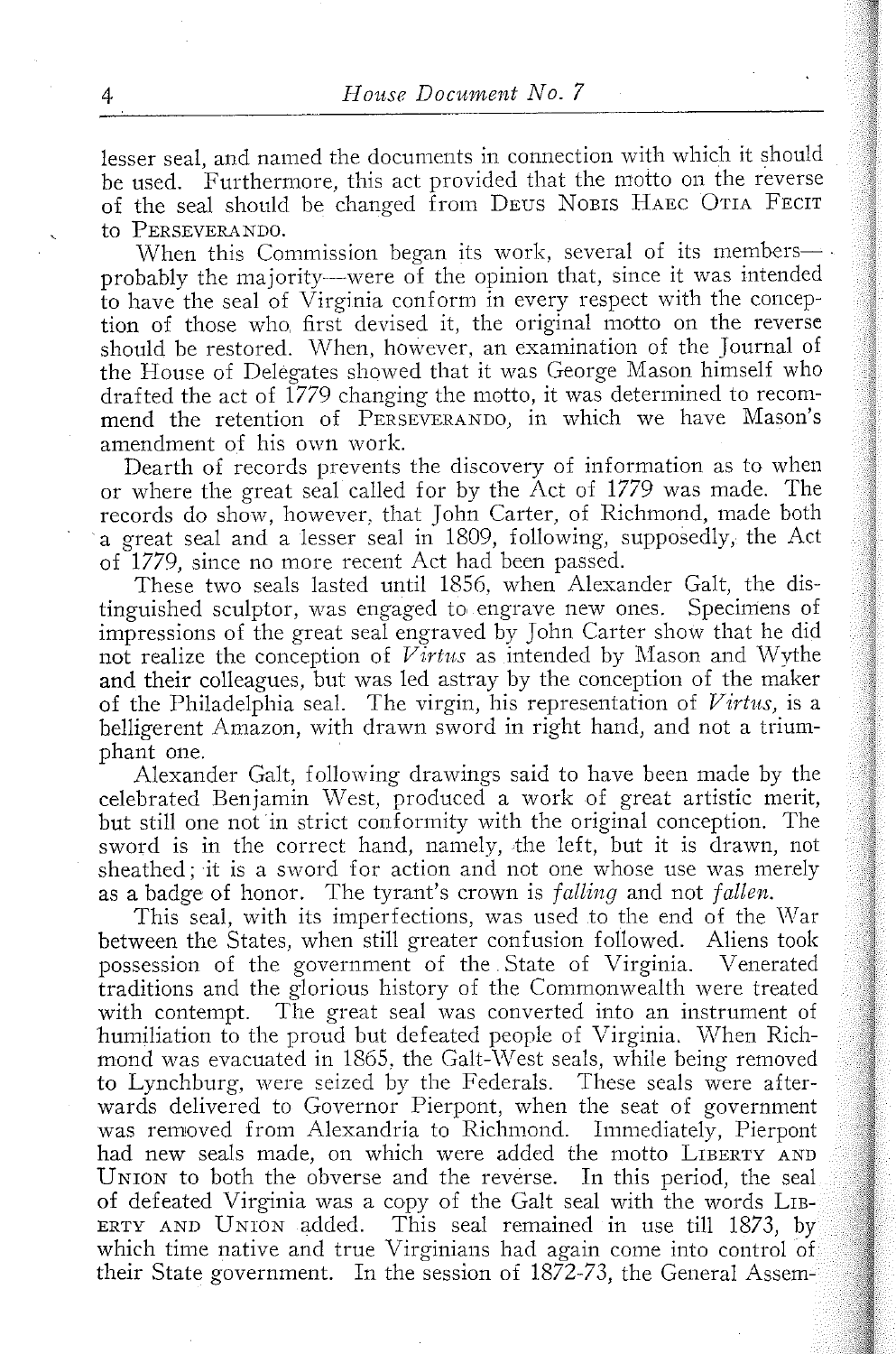bly of Virginia had passed an act eliminating the objectionable additions made to the mottoes-objectionable because the words were thrust into places in which they did not belong, and called to the attention of every beholder that liberty had been provided for a portion of our population and union forced on all. This act transferred the sword to the right hand of *Virtus* and the spear to her left. Thus was totally destroyed the significance of the conception of the fathers.

In 1876, Governor Holliday had Colonel Sherwin McRae ascertain what was the correct seal of Virginia. His work was completed, and was transmitted by Governor William E. Cameron to the Speaker of the House of Delegates February 25, 1884. Colonel McRae had also been requested by Governor Cameron to superintend the making of a new great seal. Colonel McRae reported that the discs had been made and that they carried out the original conception of 1776, as perfected, so far as mottoes were concerned, by the law of 1779. His report contained a much clearer statement of the details, especially as to *Virtus,*  than did the report of Mason to the Convention of 1776. However, we have further proofs of how extremely difficult it is to describe the seal with the accuracy so desirable and necessary. It is especially interesting to note that a perfect impression of this seal may be found on the credentials of Senator John W. Daniel, signed by Governor Cameron, December 29, 1885, on file in the records of the United States Senate.

The seal was now correct according to Mason's report of 1776 and the law of 1779, but was in conflict with the law of  $1873$ . With the purpose of removing the conflict, a law was passed in 1903. However, in that law the description of *Virtus* is defective and indefinite. No direction is given as to the position of the spear (which should be pointed downward and touching the earth); there is no direction as to how the parazonium should be held, whether sheathed or not; and the crown is described as *falling* from the Tyrant's head, when the proper word is *fallen.* It is rather entertaining to learn that the Secretary of the Commonwealth decided that the figure of the virgin engraved on the first seal provided under this law was too masculine in appearance, and he had the engraver put the breasts of a woman on it after the seal had been in use for some time. Whence comes the fact that, within a few months, the public acts of Virginia bear the stamp of a masculine and a female figure. This remained the great seal of Virginia until Governor Mann's very remarkable seal was proclaimed in 1912, which was a new and different design from all others theretofore adopted by law. His was quite a belligerent *Virtus,* and wholly different from the conception adopted by the Convention of 1776 and the General Assembly of 1779. This is now in use in the office of the Secretary of the Commonwealth.

Fortunately, the able Virginians who compiled the Code of 1919 reverted to the classic conception of 1776 and 1779, and included in section 27 substantially the same description of the obverse and of the reverse of the great seal contained in George Mason's report to the Convention, the 5th day of July, 1776; but this description is open to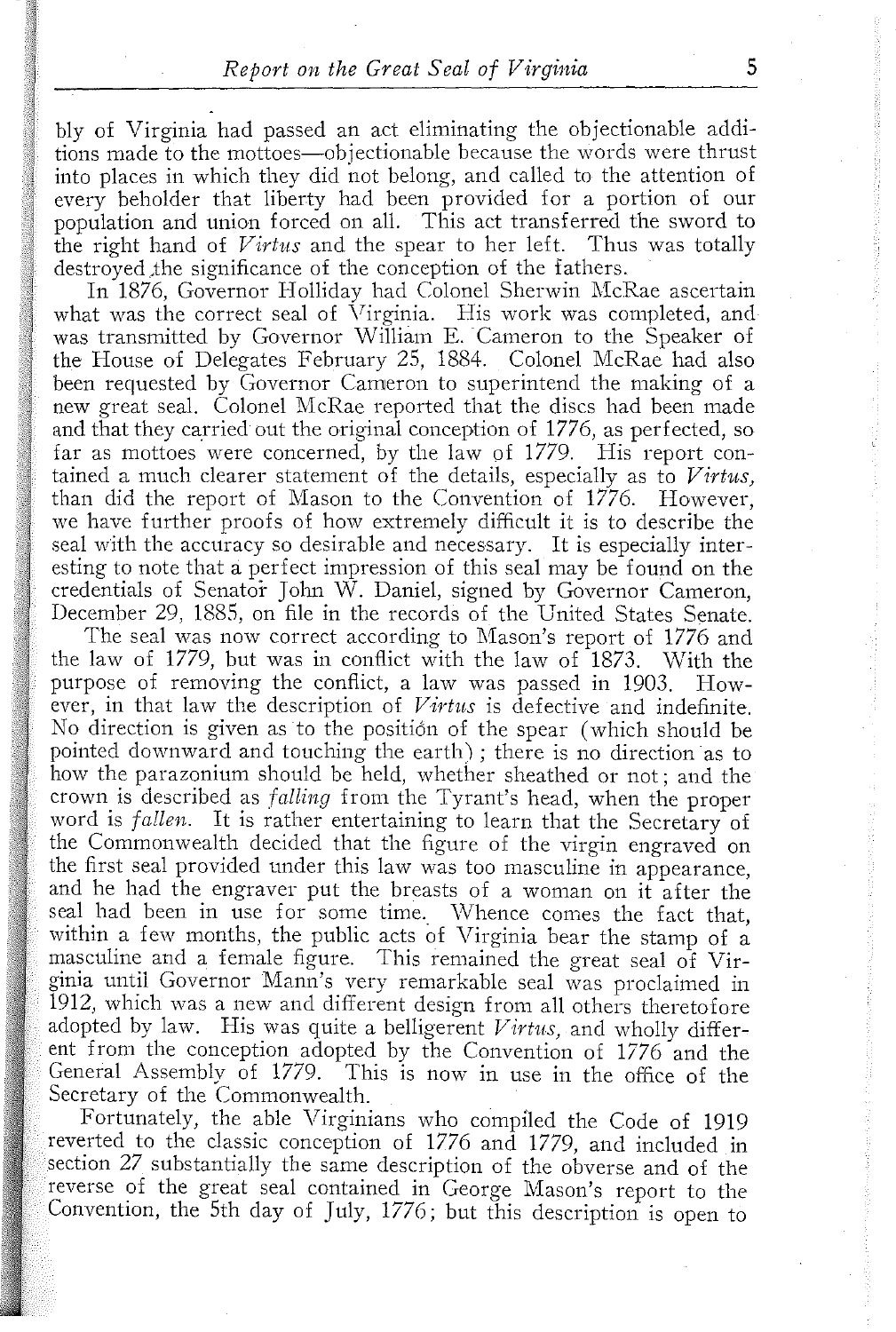misunderstanding, and several seals differing in form and meaning could be designed in conformity with it. There is no fixed position for the spear in the right hand of  $Virtus$ . The author should have included the words "point downward and resting on the earth." Further. the sword in her left hand should be described as "sheathed and pointing upward." The very palpable error is continued in the words "a crown *falling* from his head." *Falling* should be *fallen.* The use of the present instead of the past participle in this description changes the entire significance of the seal. *Virtus* has completed her labors, she is resting on her inverted spear, she is holding the sheathed sword in her left hand, the symbol of honor. Thus to have the crown not fallen and her work not complete sounds a discordant note in the grand anthem of victory.

Your Commission has discovered and reports that the seal adopted by law in the Code of 1919 is not in use and has not appeared on any of the public papers of this Commonwealth. The members of the General Assembly will not find the legal seal of Virginia on the stationery supplied' for their use during the current session, nor on the beautiful manual in daily use distributed among them. No correct copy of the original seal of Virginia appears in this Capitol except on its doorknobs and south portals. Indeed, the Secretary of the Commonwealth informs this Commission that no seal in conformity with the Code of 1919, section 27, has ever been engraved.

#### *The Commission Recommends:*

1. That a great seal and a lesser seal of the Commonwealth, in faithful conformity with the description approved in this report, be made at the earliest possible time, as hereinafter provided.

2. That the services of artists of superior talent and distinction be engaged to assist in the execution of the work; and that a contract for engraving the seal shall be given to engravers of first rank in their profession; but that the work of the artist and engraver be submitted to the Art Commission of Virginia for approval.<br>3. That a sum not in excess of \$500.00 be approved.

That a sum not in excess of \$500.00 be appropriated to meet the necessary expenses of carrying these recommendations into effect, to be taken from the contingent funds of the Senate and House of Delegates equally.

4. That such seals as are in use in the office of the Secretary of the Commonwealth be, by an Act of the Assembly, adopted temporarily, and used only until the permanent seals shall be completed; and that all official acts done in the name of the State of Virginia, under the seals heretofore in use, shall be validated.

S. That the temporary seals so provided shall be canceled after the permanent seals have been completed and put into use as provided by law, by quartering the same with two straight lines crossing at right angles at the center of the discs, and cut at least as deep as the figures thereon; which seals so canceled shall be safely kept in the office of the Secretary of the Commonwealth, and at least three clear impressions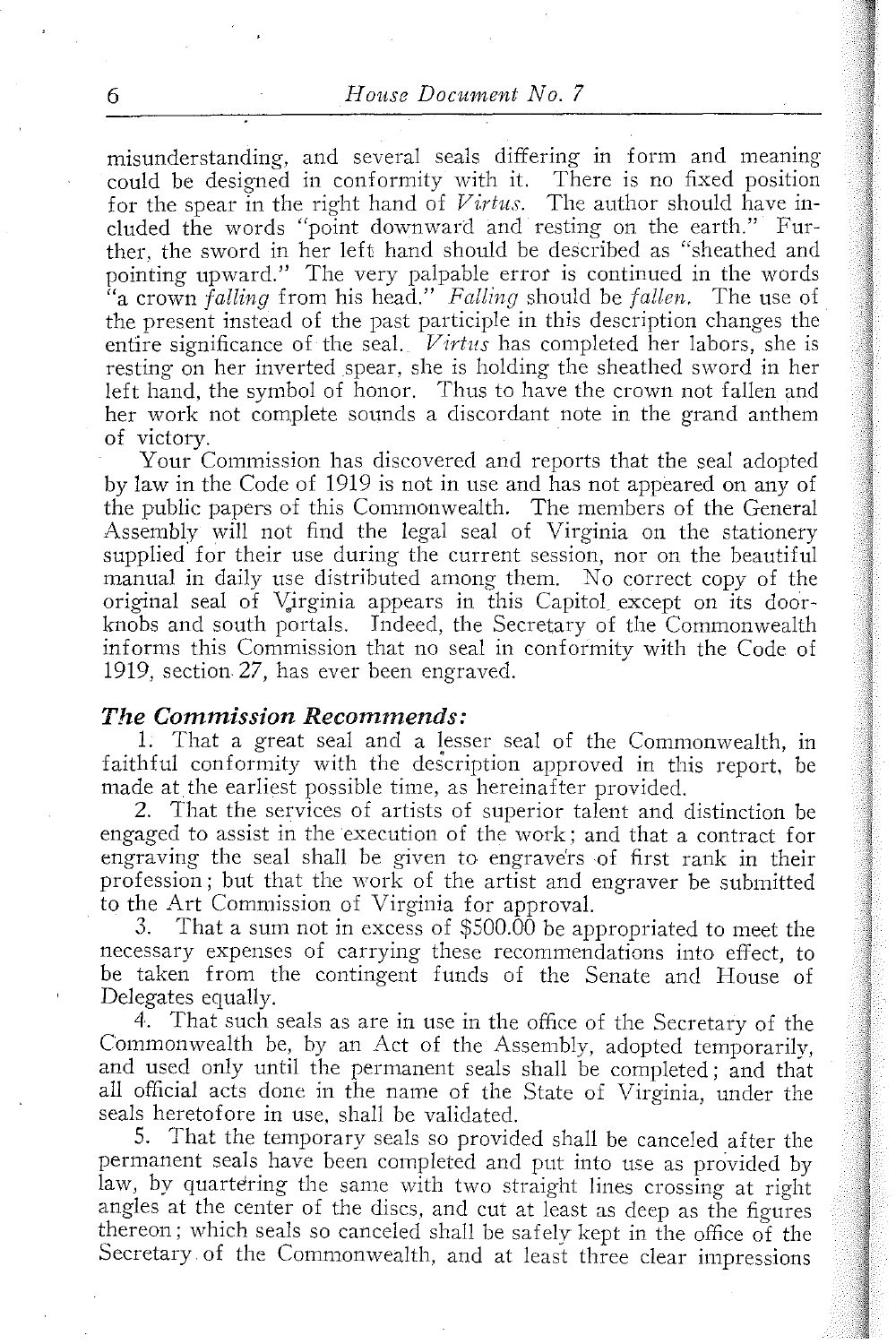filed with the State Librarian to be by him duly indexed and safely kept in a suitable place.

6. That the permanent seals of the Commonwealth, when com pleted, shall be kept and used as provided by law, and at least three clear impressions shall be made and filed with the State Librarian, ;0 be hy him kept displayed in some suitable place in the State Library, for public inspection; that these seals should be accepted as the sign ~:f Virginia's sovereignty and forever respected as the symbol of all that is glorious in her history.

7. That an act be passed amending sections 27 and 31 of the Code  $\sigma$  1919, so as to require the flag of the State to bear the permanent creat seal so adopted.

, 8. That the Governor of Virginia be authorized and directed to carry these recommendations into effect, on or before the first day of September, 1930, and to make proclamation of the permanent seals of the Commonwealth when completed, in which proclamation shall be included a full description of both the obverse and reverse thereof. with pictures of the same; that, if he may think it feasible, a copy of such proclamation be posted in every public school in the Commonwealth.

Following common usage, your Committee has in this report used the word "seal" from time to time in at least three different senses. The word sometimes means the stamp (technically called the matrix) which makes the impression, it sometimes means the impression made  $\mathbb{R}^n$  the matrix, and it sometimes means the concept arising in the mindwhen the word is used in some such expression as "the true seal of  $\forall$ irginia" or "Mason's idea as to what the seal should be." It has not been found feasible to confine the meaning to any one of these senses. The context shows in every instance, however, what sense is intended. If the word had been used throughout in any one sense, it would have been extremely difficult and awkward to express the ideas conveyed by the word when used in the other senses. In the following descrip $i$ ion, however, greater exactness of language is aimed at. In the Virginia laws the seal of Virginia has always been the stamp, or matrix, making the impression, but the descriptions have been of the impressions made. The two (the matrix and the impression) necessarily have their figures reversed. This fact, it is believed, has contributed to the general confusion on this subject which the subjoined description aims to relieve.

In conclusion, the Commission reports that it has reviewed the highest authorities from 1776 to 1930 on the question of what should be the true seal of Virginia and that, after careful consideration of the models in Spence's "Polymetis" and of the entire history of the subject, the following, composed by Robert A. McIntyre, of Fauquier county, a member of this Commission, is submitted as an accurate and faithful description of the great seal of this Commonwealth, as it was intended to be by Mason and Wythe and their associates. This description should be approved and adopted by law